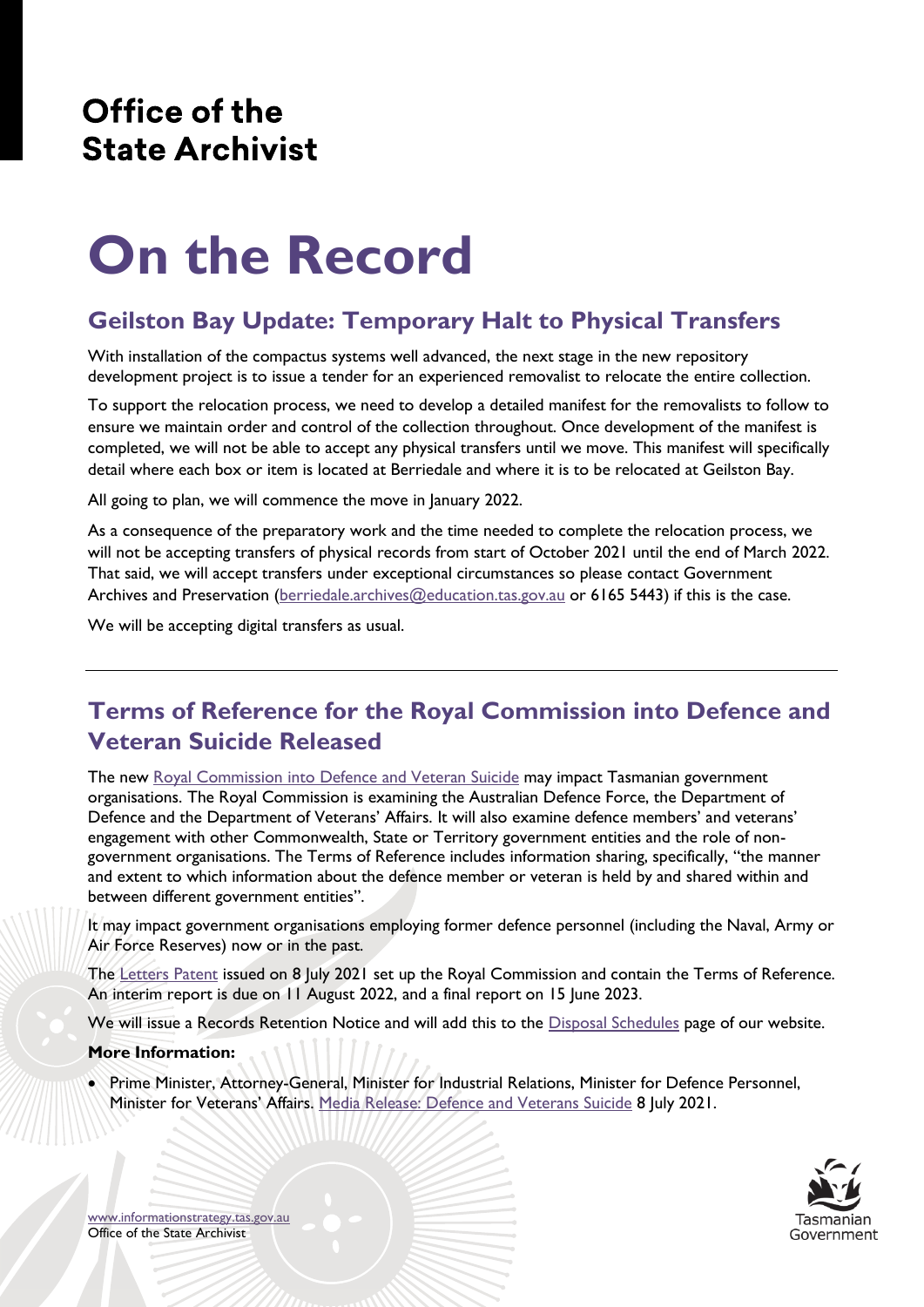## **Commission of Inquiry into the Tasmanian Government's Response to Child Sexual Abuse in Institutional Settings**

#### **Practice Directions Released**

Several [Practice Directions](https://www.commissionofinquiry.tas.gov.au/Document-Library/practice-directions) have been issued by the Commission, including *Practice Direction No.3: Production of Documents and Document Management Protocol*.

#### **Retaining Child-related Records**

We want to remind you of the resources we developed to support the recordkeeping recommendations of the [Royal Commission into Institutional Responses to Child Sexual Abuse](https://www.childabuseroyalcommission.gov.au/) (the Royal Commission). The resources may be useful in responding to the current Commission of Inquiry and help Tasmanian organisations more broadly to make sure they are safe for children.

We issue disposal freezes or records retention notices to ensure you keep all records of relevance until the end of an inquiry and any resulting reviews, appeals or actions.

For example, our [Royal Commission Toolkit](https://www.informationstrategy.tas.gov.au/Resources/Pages/Royal-Commission.aspx) includes the [Notice of a Disposal Freeze on Records Relating](https://www.informationstrategy.tas.gov.au/Resources/Documents/Disposal%20freeze%20for%20records%20relating%20to%20children%20-%20RCIRCSA%20toolkit.pdf)  [to Children](https://www.informationstrategy.tas.gov.au/Resources/Documents/Disposal%20freeze%20for%20records%20relating%20to%20children%20-%20RCIRCSA%20toolkit.pdf) and [Child Abuse Disposal Schedule and Freeze FAQs.](https://www.informationstrategy.tas.gov.au/Resources/Documents/Child%20abuse%20disposal%20schedule%20and%20disposal%20freeze%20FAQ%20-%20RCIRCSA%20toolkit.pdf)

We also issued a separate disposal freeze for the Commission of Inquiry in April 2021. All our current freezes are on our [Disposal Schedules](https://www.informationstrategy.tas.gov.au/Publications/Pages/RDS-List.aspx) webpage.

## **Microsoft 365**

Microsoft 365 (M365) is a cloud-based, subscription suite of products. Depending on your subscription, it may include SharePoint Online, Office applications (word, spreadsheet, presentations), Email and calendars, Collaboration tools (OneDrive, Teams, Yammer), Business analytics tools etc.

M365's default, out-of-the-box configuration is not compliant with Australian recordkeeping standards or legislation. The implications of this vary depending on your M365 licence, any third-party products, and the software service used.

In simple terms, you will need to:

- work closely with your IT section to understand, configure, apply governance, monitor and manage M365
- use third-party products
- integrate M365 with an electronic document and records management system (EDRMS)
- use a combination of these measures to achieve recordkeeping compliance.

M365 is an evergreen product, with updates and new features released often. This means IT compliance measures you've taken may quickly become out-of-date.

The Australasian Digital Recordkeeping Initiative (ADRI) is developing guidance on M365. ADRI is a working group of the Council of Australasian Archives and Records Authorities (CAARA), the peak body of government archives and records institutions in Australia and New Zealand. Until ADRI's guidance is released, you may find these helpful:

- Archives New Zealand. Updated April 2021. [Microsoft 365](https://archives.govt.nz/manage-information/how-to-manage-your-information/digital/microsoft-365)
- NSW State Archives & Records. November 2019, updated March 2021. [Office 365 and Recordkeeping](https://www.records.nsw.gov.au/recordkeeping/office-365-and-recordkeeping)
- Public Record Office of Victoria. Updated August 2021. Microsoft 365: Recordkeeping within a [Microsoft 365 environment](https://prov.vic.gov.au/recordkeeping-government/a-z-topics/microsoft-365)
- Queensland State Archives. Updated July 2021. [Manage your records and Microsoft 365](https://www.forgov.qld.gov.au/information-and-communication-technology/recordkeeping-and-information-management/recordkeeping/manage-specific-record-types-and-activities/manage-your-records-and-microsoft-365)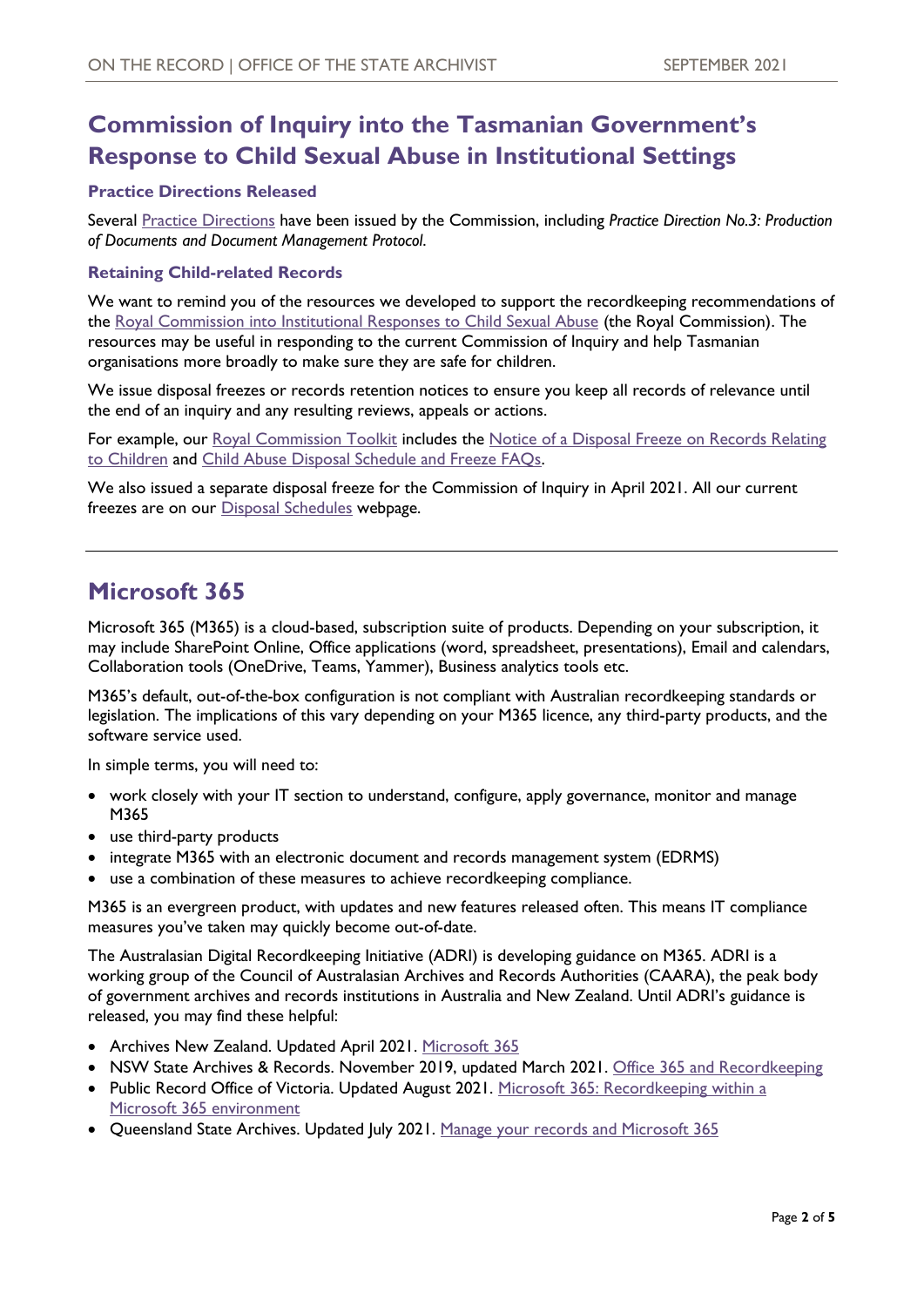## **In Brief**

#### **Report on Surveillance Devices Act**

The Commonwealth Ombudsman has found the Australian Federal Police, South Australian Police and Australian Criminal Intelligence Commission delayed destruction of information despite the Act requiring agencies to securely store and destroy protected information obtained through surveillance devices or computer activities.

The Report to the Minister for Home Affairs on [agencies' compliance with the Surveillance](https://www.ombudsman.gov.au/__data/assets/pdf_file/0020/112556/Surveillance-Devices-Act-2004-Commonwealth-Ombudsmans-report-on-agencies-compliance-1-July-to-31-December-2020-A2154913.pdf)  [Devices Act 2004 \(Cth\)](https://www.ombudsman.gov.au/__data/assets/pdf_file/0020/112556/Surveillance-Devices-Act-2004-Commonwealth-Ombudsmans-report-on-agencies-compliance-1-July-to-31-December-2020-A2154913.pdf) found data had been collected outside the terms of warrants. It also found issues with destruction processes and insufficient detail in records.

#### **New Data Sharing Agreement**

The Intergovernmental Agreement on Data [Sharing Between Commonwealth and State and](https://federation.gov.au/about/agreements/intergovernmental-agreement-data-sharing)  [Territory Governments](https://federation.gov.au/about/agreements/intergovernmental-agreement-data-sharing) came into effect on 9 July 2021.

The Agreement commits all jurisdictions to share public sector data as a default position, where it can be done securely, safely, lawfully and ethically.

#### **Government Responds to Tune Review**

The [Australian Government's Response to the](https://www.ag.gov.au/sites/default/files/2021-08/government-response-to-the-tune-review-august-2021.pdf)  [Functional and Efficiency Review of the National](https://www.ag.gov.au/sites/default/files/2021-08/government-response-to-the-tune-review-august-2021.pdf)  [Archives of Australia](https://www.ag.gov.au/sites/default/files/2021-08/government-response-to-the-tune-review-august-2021.pdf) (August 2021) has been released.

The Government agreed in full or in principle to all 20 recommendations in the Tune Review. They had earlier announced [\\$67.7 million of](https://www.attorneygeneral.gov.au/media/media-releases/677-million-boost-national-archives-1-july-2021) additional [funding](https://www.attorneygeneral.gov.au/media/media-releases/677-million-boost-national-archives-1-july-2021) to enable the National Archives to conduct urgent digitisation and preservation of atrisk records.

#### **New Indigenous Protocols Released**

The National Archives of Australia have released [Our Way: Aboriginal and Torres Strait Islander](https://www2.psnews.com.au/alerts/21.06.06%20ATSI%20Protocols.pdf)  [Protocols](https://www2.psnews.com.au/alerts/21.06.06%20ATSI%20Protocols.pdf) (February 2021)*.* The five protocols include: Leadership, Rights, Access, Authority and Acknowledgment.

#### **Online Training: Better Access Stolen Generations Records**

#### [Better Access to Stolen Generation Records](https://www.archivists.org.au/events/event/better-access-to-stolen-generations-records) is a new, free online training package. It highlights the importance of access to records for Stolen Generations survivors and their descendants who have been affected by forced removal policies.

## **In Brief**

#### **Handling Guidelines Just Endorsed**

We've just added Guidelines for handling, [preparing and digitising archival paper and printed](https://www.naa.gov.au/guidelines-handling-preparing-and-digitising-archival-paper-and-printed-materials)  [materials](https://www.naa.gov.au/guidelines-handling-preparing-and-digitising-archival-paper-and-printed-materials) as an endorsed resource in our [Information Management Framework.](https://www.informationstrategy.tas.gov.au/Government-Information-Strategy)

The National Archives of Australia produced the Guidelines and we hope you find them helpful. They will be relevant for staff completing digitisation projects, for business units unfamiliar with handling archival records, and for new staff.

#### **COVID-19 Stories**

The [Collecting with care: ethics in museum work](https://www.youtube.com/watch?v=9GqjBAp1TkA) webinar took place in July and focused on contemporary collecting in times of crisis in Australia and New Zealand. Case studies included COVID-19, bushfires, climate change and protest movements.

As part of the webinar Jen Jerome (Archivist, Libraries Tasmania) and Kirstie Ross (Senior Curator, Tasmanian Museum and Art Gallery) presented 'Collaboration for collecting – the Tasmanian COVID-19 Stories project' (50:30).

You can read more about [COVID-19 Stories](https://libraries.tas.gov.au/features/Pages/covid-19-stories.aspx) and view submissions on the [online gallery](https://libraries.tas.gov.au/features/Pages/CovidStories.aspx) of the Libraries Tasmania website.

#### **Devonport City Council wins Second Award for Digital Transformation**

The 2021 Local Government Awards for Excellence [recognised](https://www.devonport.tas.gov.au/devonport-wins-second-award-for-digital-transformation/) the Council's digital transformation program. More than 40 projects have been undertaken as part of the program, including cloud records migration and Microsoft 365 implementation.

#### **2021 Conferences Changes**

The [RIMPA Live Convention](https://rimpa.eventsair.com/rimpa-live-2021-convention) has been postponed until 7-10 March 2022.

The Australian Society of Archivists (ASA) conference, [Archives Amplified](https://www.archivists.org.au/associationnews/important-conference-update-2021-archives-amplified-conference-will-be-fully-virtual) (14-17 September 2021) will now be fully virtual.

#### **Coming Up**

13 October: [International Day for Disaster Risk](https://www.unisdr.org/disasterreductionday)  [Reduction](https://www.unisdr.org/disasterreductionday) (United Nations).

4 November: [World Digital Preservation Day](https://www.dpconline.org/events/world-digital-preservation-day) (Digital Preservation Coalition).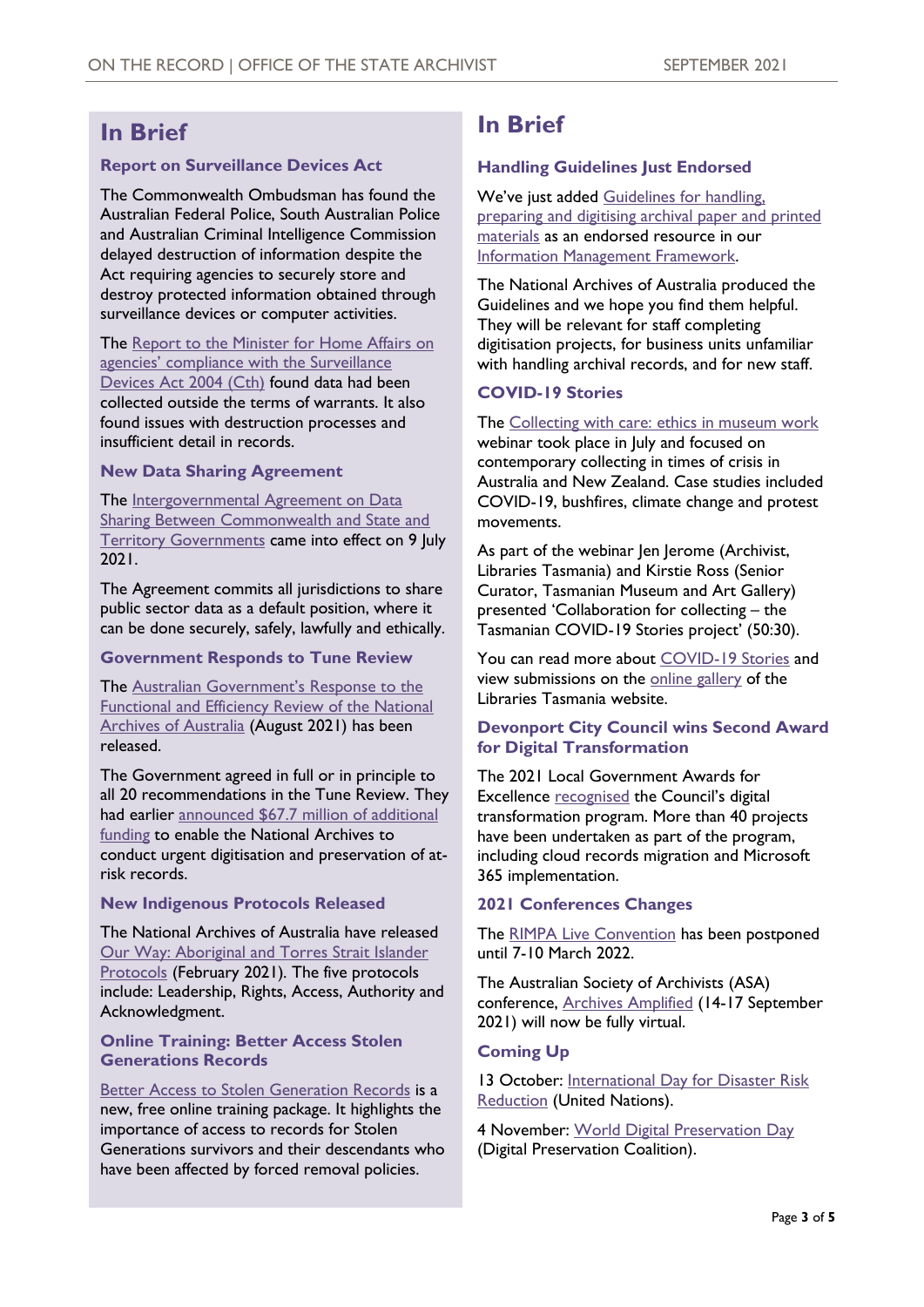## **Vicarious Trauma**

Vicarious trauma, also known as secondary trauma, can occur with ongoing exposure to other people's trauma. Exposure may be through contact with survivors, hearing stories of abuse, or reading written material with trauma content. The greater the exposure to traumatic material, the greater the risk of vicarious trauma. People who work or volunteer in 'helping' professions or who work with traumatic material are at particular risk. This includes people in victim services, police, legal, health, mental health, emergency and family services, and other allied professions.

Awareness of vicarious trauma is rising within the records and archives profession. You may find the following useful:

- The Australian Society of Archivists (ASA) has developed A Trauma-Informed Approach to Managing [Archives,](https://www.archivists.org.au/events/event/a-trauma-informed-approach-to-managing-archives) a new online training course. It aims to help create a safe and supportive environment for all who interact with archives. It covers key concepts and principles behind a trauma-informed approach; trauma-informed archival practice; and vicarious trauma.
- The Archives & Records Association (UK & Ireland) has produced [Emotional Support Guides](https://www.archives.org.uk/what-we-do/emotional-support-guides.html) for staff working with potentially disturbing materials and records. The guides identify key warning signs and symptoms, give guidance on how to help, and provide management principles and techniques for staff and managers.
- Blue Knot Foundation is a national centre for excellence for complex trauma. They provide face-to-face, virtual and customised [training](https://www.blueknot.org.au/Training-Services/Calendar-of-Events) on trauma responsive leadership, trauma awareness, managing wellbeing and recognising vicarious trauma.

### **In the News**

#### **Archives**

[BoM to scan our climate history](https://idm.net.au/article/0013569-bom-scan-our-climate-history) *idm*, 13 August 2021. Australia's Bureau of Meteorology (BoM) has a major project digitising historic technical records from 1860 to 1956 detailing meteorological observations.

[NAA report provides eGovernment reality check](https://idm.net.au/article/0013555-naa-report-provides-egovernment-reality-check) *idm*, 6 August 2021. Despite more than 10 years of concerted effort to encourage a digital transformation of Australia's federal government agencies, only two thirds "always or almost always" work digitally by default. The latest Check-up Plus survey by the National Archives of Australia shows government paper archives continue to grow.

#### **Australian Immunisation Register and Vaccination Certificates**

[Australia's vaccine certificate system can't recognise people with mixed Covid jabs as fully vaccinated](https://www.theguardian.com/society/2021/aug/30/australias-vaccine-certificate-system-cant-recognise-people-with-mixed-covid-jabs-as-fully-vaccinated) *The Guardian*, 31 August 2021. Flaws in the Australian Immunisation Register means only someone who has received the same type of vaccine for both doses is issued a digital certificate.

[Vaccine passports are coming in Australia](https://www.theguardian.com/society/2021/aug/28/vaccine-passports-are-coming-in-australia-but-what-if-you-cant-prove-your-status) – but what if you can't prove your status? *The Guardian*, 28 August 2021. Those who have been vaccinated abroad are also reporting problems having their status recorded on the register because the Australian Government only recognises the Pfizer and AstraZeneca vaccines.

[COVID vaccine certificates can be forged within 10 minutes due to 'obvious' security flaw](https://www.abc.net.au/news/science/2021-08-23/covid-19-vaccine-certificates-forged-in-10-minutes/100390578?utm_source=abc_news_web&utm_medium=content_shared&utm_campaign=abc_news_web) *ABC News*, 23 August 2021. Near-perfect forgeries of the federal government's COVID-19 vaccine digital certificate can be made in 10 minutes using free software.

[COVID-19 vaccine passports: When international borders open, how will global travel work?](https://www.abc.net.au/news/science/2021-08-19/covid-19-vaccine-passports-international-travel-borders/100383630) *ABC News*, 19 August 2021. Services Australia has already negotiated a deal with Apple and Google to allow iPhone and Android digital wallets that show Australians' COVID-19 vaccination records from their MyGov accounts. Vaccine passports for international travel, however, are far more complicated. They require national governments to work together and trust each other; to recognise each other's systems and standards.